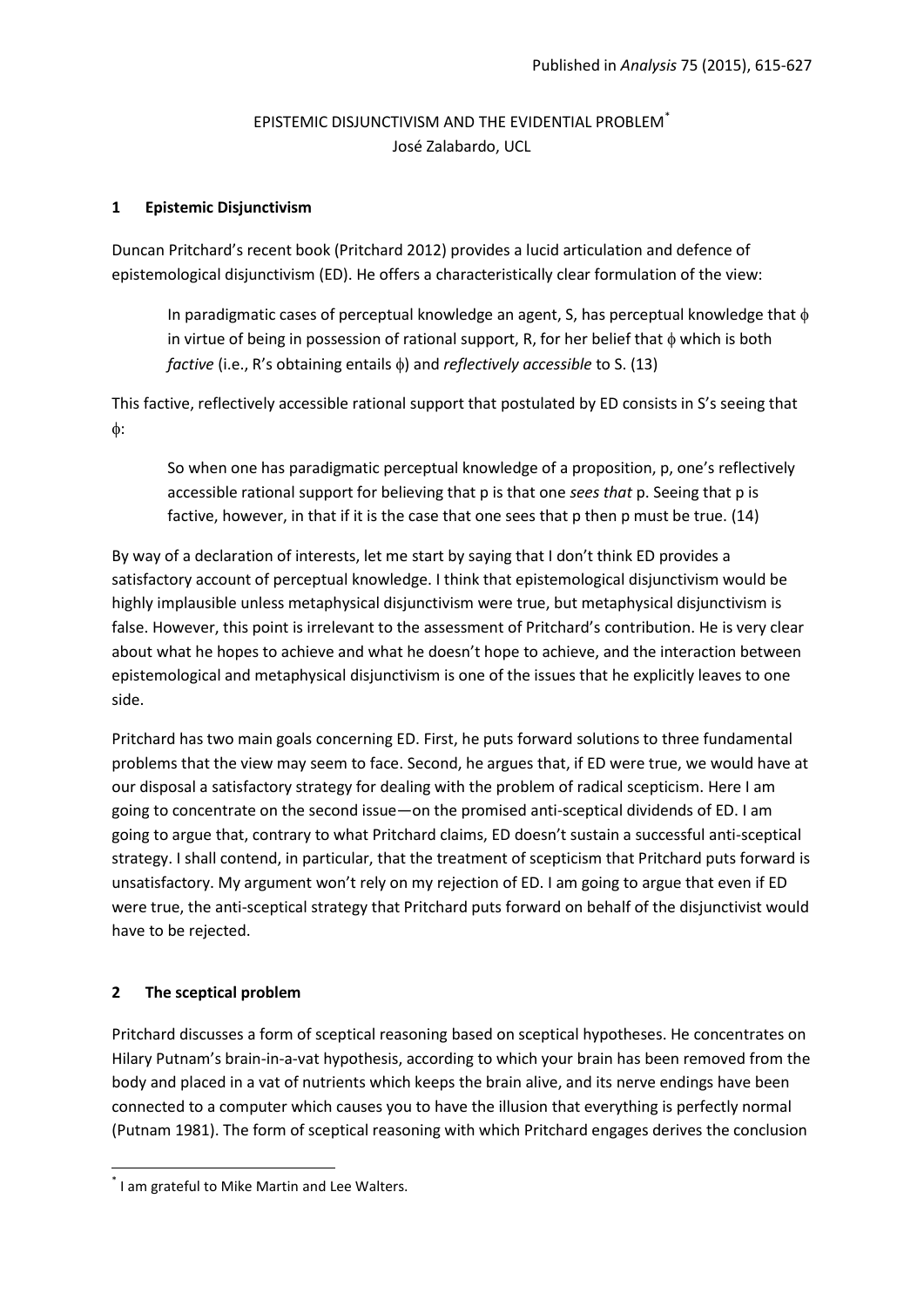that you don't know many of the things that you take yourself to know from two claims concerning the brain-in-a-vat hypothesis: first, there are many things that you take yourself to know that you wouldn't know unless you knew that the brain-in-a-vat hypothesis doesn't obtain; second, you don't know that the hypothesis doesn't obtain. The first claim is supported by the plausible principle that knowledge is closed under known entailment or, in Pritchard's preferred version, under competent deduction. If you know that p entails q, or if you have competently deduced q from p, then you can't know p unless you also know q. The knowledge claims that are threatened by the argument concern propositions of which you know that they entail that you are not a brain in a vat, or from which you can competently deduce this conclusion. Many propositions that you take yourself to know satisfy this condition. Take, for example, the proposition that you have hands. You know that this entails that you are not a brain in a vat (if you were one, you wouldn't have hands). Hence the sceptic can argue as follows:

- 1. You don't know that you are not a brain in a vat.
- 2. If you don't know that you are not a brain in a vat you don't know that you have hands.

### Therefore:

3. You don't know that you have hands.

And parallel arguments can be deployed with respect to many other propositions that you take yourself to know. The premises of this argument logically entail the conclusion. Hence resisting the conclusion would require rejecting at least one of the premises.

Rejecting the second premise was the strategy favoured by Robert Nozick [\(Nozick 1981\)](#page-9-2). This allowed him to concede to the sceptic that we don't know that we are not envatted brains while holding on to the everyday knowledge claims targeted by the argument. Pursuing this strategy requires abandoning the closure principle, but Nozick didn't see this as a problem, as the principle is incompatible with his preferred analysis of knowledge.

However, many others see the rejection of the closure principle as too high a price to pay, and are therefore forced to treat premise 2 of the sceptical argument as unassailable. For them (for us) resisting the sceptical conclusion requires rejecting premise 1. If we take this line, in order to vindicate your knowledge claims in the face of the sceptical challenge we need to provide an account of how you can know you are not a brain in a vat.

This is the point at which Pritchard expects ED to make a contribution to the anti-sceptical cause. If we accept ED, Pritchard claims, we have at our disposal a satisfactory account of how we can know that we are not envatted brains.

# **3 The evidential problem**

Pritchard presents the ED-based account of how you know that you are not a brain in a vat as an answer to a specific challenge to the claim that this knowledge is possible. He introduces the challenge in connection with Dretske's zebra case [\(Dretske 1970\)](#page-9-3), where closure also forces us to make a knowledge attribution that might seem hard to explain. Zula goes to the zoo and takes a good look at a zebra. Under normal circumstances, we would want to say that Zula can come to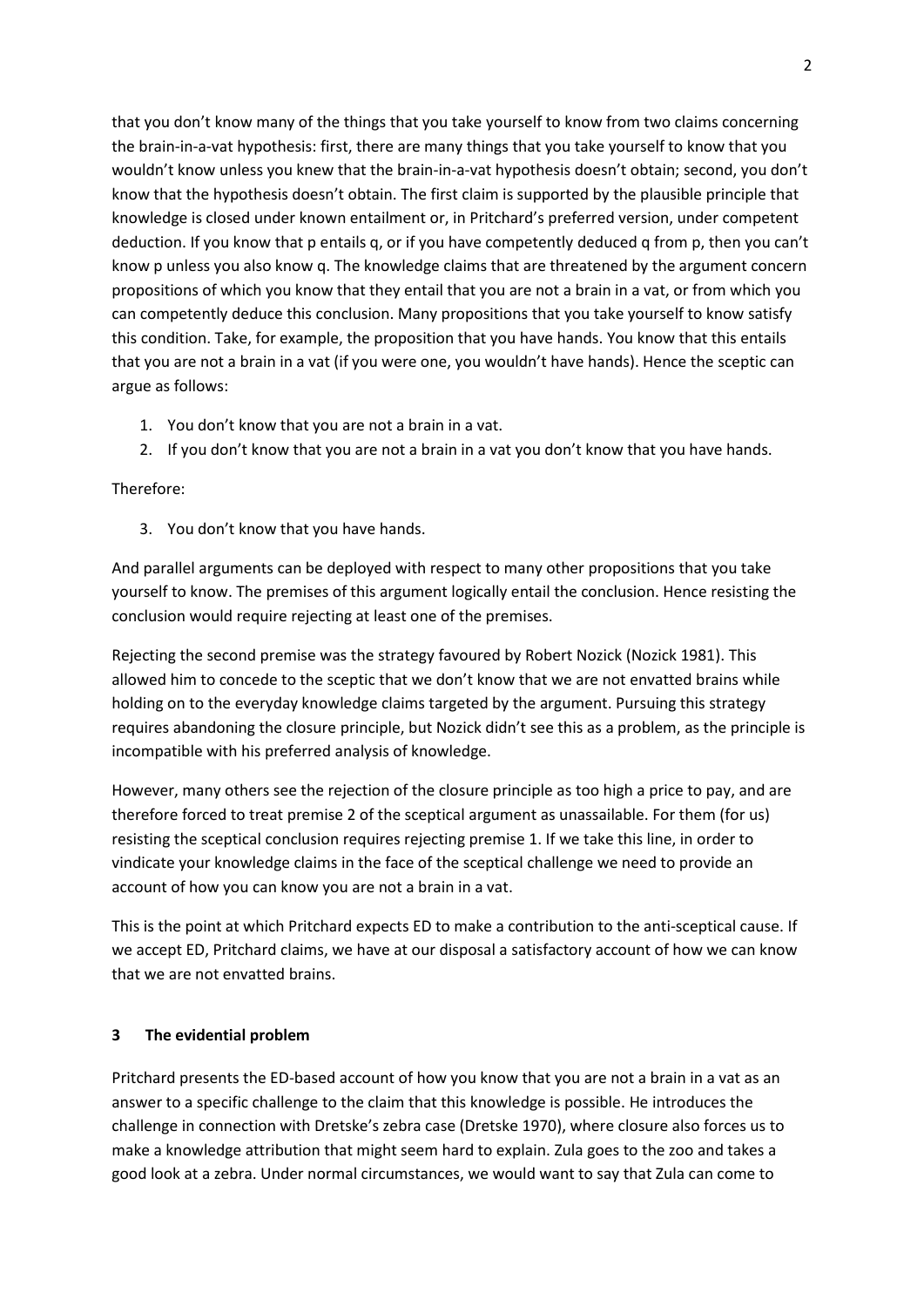know that the animal is a zebra by looking at it. But now closure poses a problem. We can assume that Zula knows that the proposition that the animal is a zebra entails that it isn't a mule cleverly disguised by the zoo authorities to look like a zebra, or that she has competently deduced the latter from the former. Hence, according to closure, she won't know that it is a zebra unless she knows that it isn't a cleverly disguised mule. But the claim that Zula knows that the animal isn't a cleverly disguised mule is problematic. Pritchard first raises a difficulty for this knowledge ascription based on the Discrimination Principle, but then argues that the difficulty is spurious, as the principle has to be rejected. He then raises a more enduring difficulty, to which he refers as the *evidential problem*:

[...] the closure principle forces us to regard Zula as knowing that what she is looking at is not a cleverly disguised mule, and yet she doesn't appear to have any good supporting evidence for this knowledge. Moreover, although we might not claim that all knowledge must be evidentially grounded, all will surely agree that knowledge of a proposition like this must be so grounded. (74)

The evidential problem arises from the claim that Zula wouldn't know that the animal is not a cleverly disguised mule unless she had good supporting evidence for this proposition. The problem consists in identifying the evidence that can play this role.

Pritchard argues that the evidence that Zula obtains just by looking at the zebra ("evidence regarding the visual scene before her" (77)) won't do the job, since this evidence "does not seem to speak at all to the cleverly disguised mule alternative" (75). Pritchard is certainly right about this. I think that the phenomenon can be fruitfully explained in terms of the notion of incremental confirmation. I take it that we can assume that in order to count as 'good supporting evidence' for a hypothesis H, a piece of evidence E has to provide a substantial amount of incremental confirmation for H. In order for E to provide any amount of incremental confirmation for H, E has to be more probable if H is true than if H is false. I.e. it has to be the case that  $p(E|H)$  >  $p(E|\sim H)$ .<sup>1</sup> In normal conditions the evidence that Zula obtains by looking at the animal will satisfy this condition with respect to the hypothesis that it is zebra. The animal is more likely to look like this if it is a zebra than if it isn't.<sup>2</sup> Crucially, however, the condition is not satisfied with respect to the hypothesis that the animal is not a cleverly disguised mule. The animal is not more likely to look like this if it isn't a cleverly disguised mule than if it is. In fact it is more likely to look like this if it *is* a cleverly disguised mule than if it isn't—this, after all, is what a cleverly disguised mule looks like.

Pritchard proposes to deal with the problem by considering other evidence that Zula can be expected to have:

**.** 

One might reason, for instance, that there would be no point in such a deception, that it would be costly and time-consuming without bringing any comparable benefit, that it would be easily found out, and then the zoo-owner would be subject to penalties, and so on. (79)<sup>3</sup>

<sup>&</sup>lt;sup>1</sup> This criterion is equivalent to Carnap's original criterion for incremental confirmation:  $p(E|H) > p(H)$  (Carnap [1962\)](#page-9-4).

 $2$  Notice that this is compatible with the existence of possibilities in which the animal isn't a zebra but still looks like this—e.g. cleverly disguised mules.

 $3$  A solution along these lines was originally proposed by Jonathan Vogel [\(Vogel 1990\)](#page-9-5). I have endorsed this solution in [\(Zalabardo 2012: 141\)](#page-9-6). The only difference between Pritchard's treatment and the approach that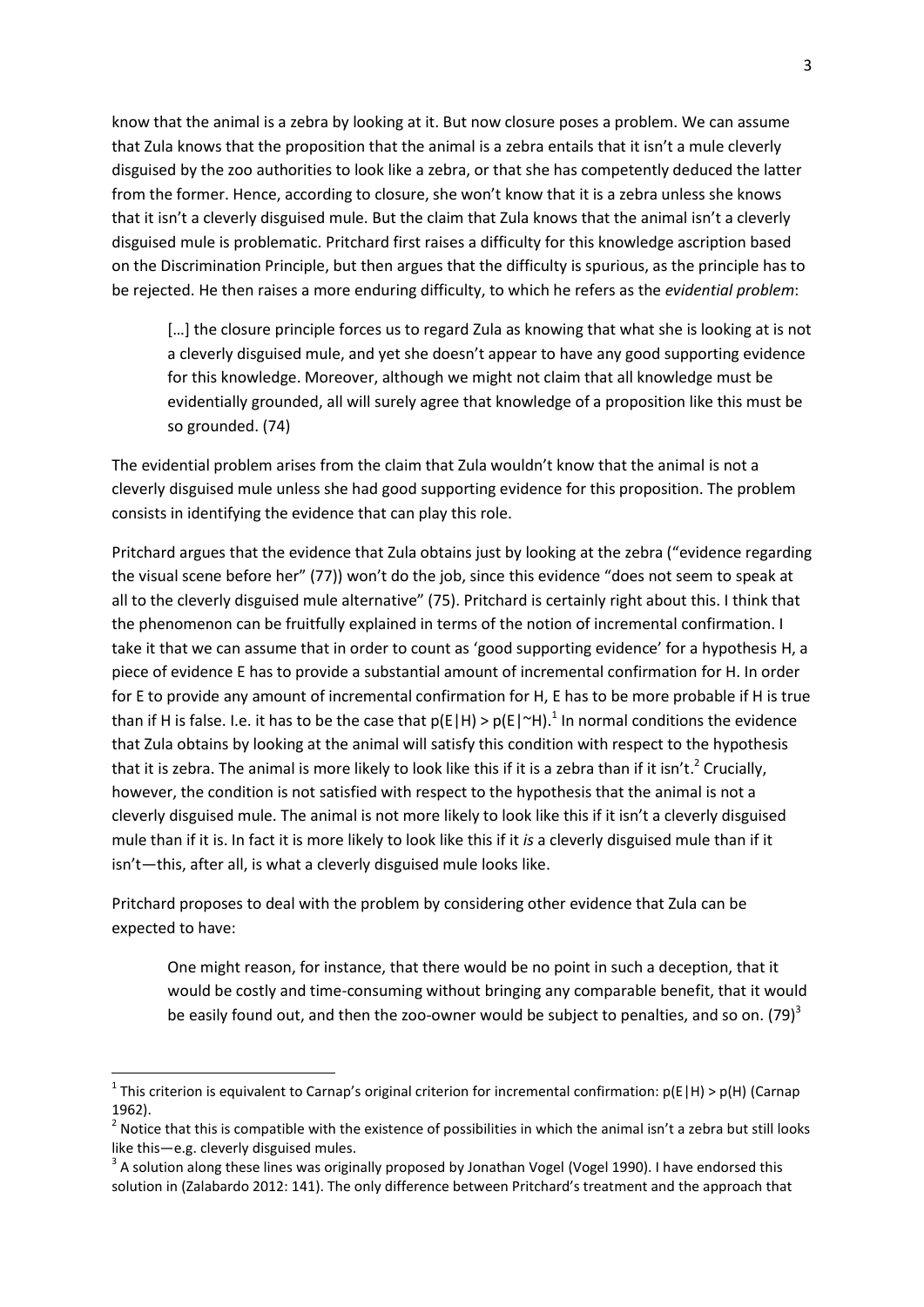General evidence of this kind will not be afflicted by the problem that invalidates the evidence that Zula obtains just by looking, and can in principle be invoked to solve this instance of the evidential problem.

#### **4 The evidential problem and scepticism**

The claim that you know that you are not a brain in a vat faces another instance of the evidential problem. If knowing that you are not a brain in a vat requires an evidential basis, then the claim that you have this knowledge needs to be backed up by an account of which evidence can play this role. We are owed, Pritchard writes, "an explanation of the evidential basis for this anti-sceptical knowledge (or else an explanation of how it could feasibly lack an evidential basis)" (117).

For the non-disjunctivist, the proposition that you are not a brain in a vat cannot inherit the requisite evidence from the everyday propositions by which you know it to be entailed. Take for example your visual evidence for the proposition that you have hands. For the non-disjunctivist, the evidence that you obtain by looking at your hands is the same evidence that you would have if you were a brain in a vat under the false impression of looking at your hands. Under normal circumstances this evidence can be expected to provide incremental confirmation for the proposition that you have hands. Things are more likely to look the way they do when you seem to look down at the ends of your arms if you have hands than if you don't.<sup>4</sup>

But this visual evidence doesn't provide incremental confirmation for the hypothesis that you are not a brain in a vat. The probability that things look the way they do when you seem to be looking down at the ends of your arms is just as high if you are a brain in a vat as if you are normally embodied. The computer to which the brain's nerve endings are connected ensures that this is so.

So far the situation that you face with respect to the proposition that you are not a brain in a vat is parallel to Zula's situation with the proposition that the animal is not a cleverly disguised mule. However, Pritchard argues, the move that solves the evidential problem for Zula is not available to you. None of the evidence at your disposal will support the hypothesis that you are not a brain in a vat. Here is how Pritchard characterises the disanalogy:

For example, just as we appealed to Zula's background knowledge about the plausibility of the cleverly disguised mule hypothesis in order to accord her with the appropriate favouring evidence in support of her beliefs, suppose we appealed to similar background knowledge that our agent in the radical sceptical case might be thought to have in order to accord her with the requisite favouring evidence.<sup>5</sup> After all, we might naturally suppose that the agent in the sceptical case possesses all sorts of good reasons for thinking that the BIV hypothesis

Vogel and I recommend is that Pritchard needs Zula's knowledge that the animal is not a cleverly disguised mule to be supported by evidence that also supports her knowledge that the animal is a zebra. This is in order to satisfy his Evidential Transmission Principle (75). Neither Vogel nor I support this restriction, and I believe that the Evidential Transmission Principle is false. Zula can know that the animal is a zebra on the basis of the evidence that she obtains by looking at it, but this evidence cannot ground knowledge that the animal is not a cleverly disguised mule, even if Zula has competently deduced this from the premise that the animal is a zebra.  $^4$  Once again, this is compatible with the existence of possibilities in which things look like that but you don't

```
have hands—e.g. envatment scenarios.
```
1

<sup>5</sup> Pritchard's distinction between favouring and discriminating evidence won't concern us here.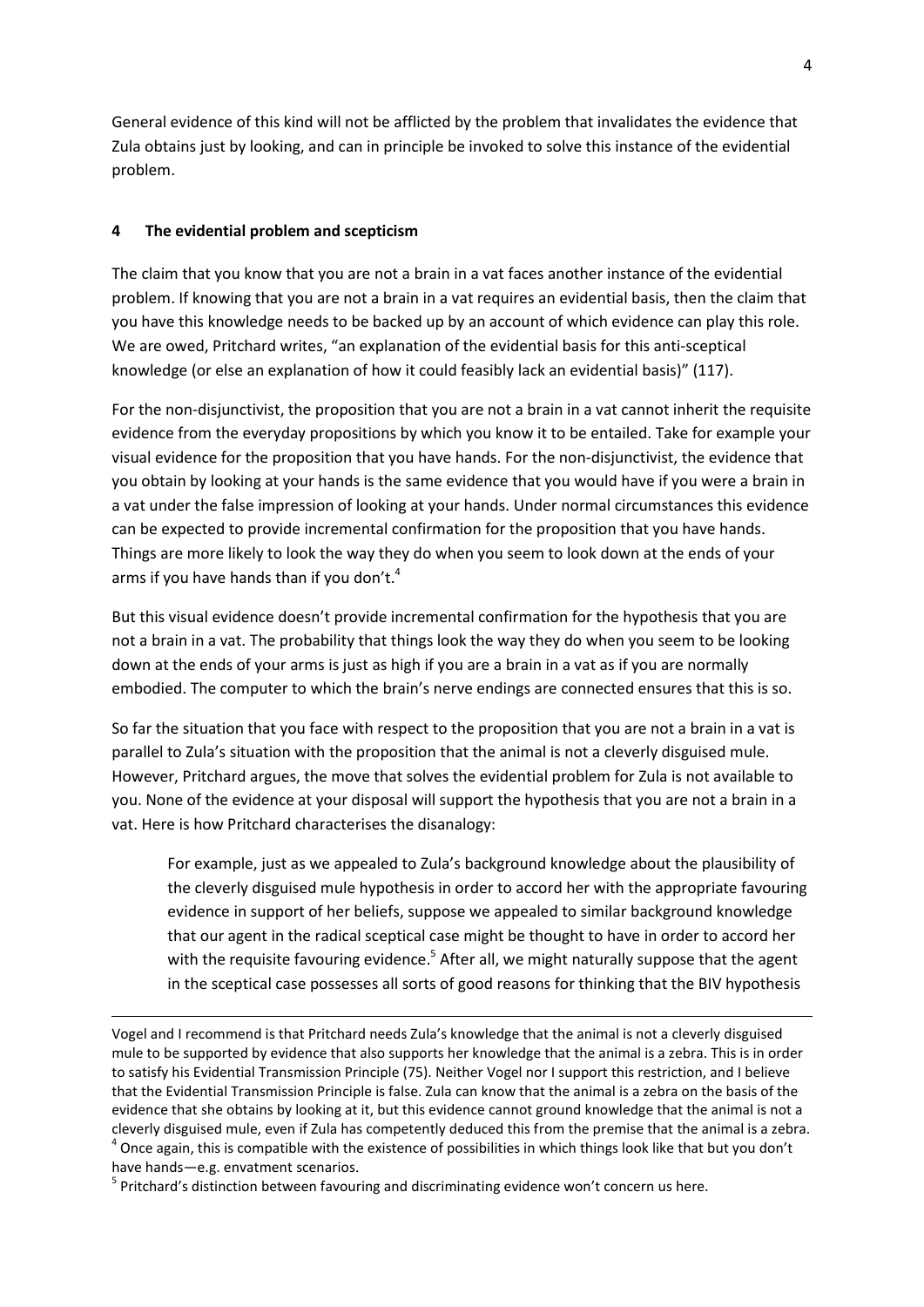is implausible (e.g., that this scenario is incompatible with the current state of technology, that it is not plausible that someone would have a motive to pursue such 'envatments', and so on).

The problem, however, should now be manifest. We can unproblematically appeal to such background knowledge in the case of Zula precisely because the error-possibility at issue does not call into question this background knowledge. The same is not true when we focus on the radical sceptical hypothesis. For if the agent were indeed a BIV, then she would lack such background knowledge. Accordingly, it would be contentious to appeal to such evidence as a means of showing that the agent's beliefs have the requisite epistemic support. (85)

According to Pritchard, the evidential problem concerning the hypothesis that you are not a brain in a vat cannot be solved by appeal to the background knowledge that you think you have. This is because if the hypothesis were false—if you were a brain in a vat—you wouldn't have this knowledge. I don't think this is the real reason why background evidence is disqualified, but I agree with Pritchard that this instance of the evidential problem cannot be solved in this way. More generally, I believe that on a non-disjunctivist conception of perceptual knowledge, the problem has no solution. If ED sustained a satisfactory solution, this would have to count as a major advantage for the view.

#### **5 Disjunctivism to the rescue**

Pritchard claims that ED can solve the evidential problem. We can appreciate the change that ED brings about if we compare the standard construal of the Zula case with the ED-based alternative. On the construal of the case that we have assumed until now, the evidence that Zula obtains, just by looking, for the proposition that the animal is a zebra is compatible with the animal not being a zebra—she could have the evidence that she has even if the animal were not a zebra. But on an EDbased construal of the case, if we think of it as a paradigmatic case of perceptual knowledge, that Zula sees that the animal is a zebra provides her with factive rational support for believing that the animal is a zebra. She couldn't have the evidence that she has if the animal weren't a zebra. This, according to Pritchard, makes all the difference:

[...] because her reflectively accessible rational basis for this belief is factive this itself suffices to directly exclude the target error-possibility. (125)

Pritchard is highlighting an important difference between deductive and non-deductive evidence. As we have seen both in Zula's case and with the brain-in-a-vat hypothesis, if E provides adequate but non-deductive evidential support for H1, E might not provide adequate support for H2 even if H1 entails H2. The way the animal looks provides adequate support for the proposition that it is a zebra, but not for the proposition that it isn't a cleverly disguised mule; how things look to you when you seem to be looking towards the ends of your arms provides adequate support for the proposition that you have hands, but not for the proposition that you are not a brain in a vat. However, with deductive evidence this is not a possibility. If E provides deductive evidence for H1, and H1 entails H2, then E also provides deductive evidence for H2. On the ED-based construal of the case, Zula has factive perceptual evidence for the proposition that the animal is a zebra. Since this proposition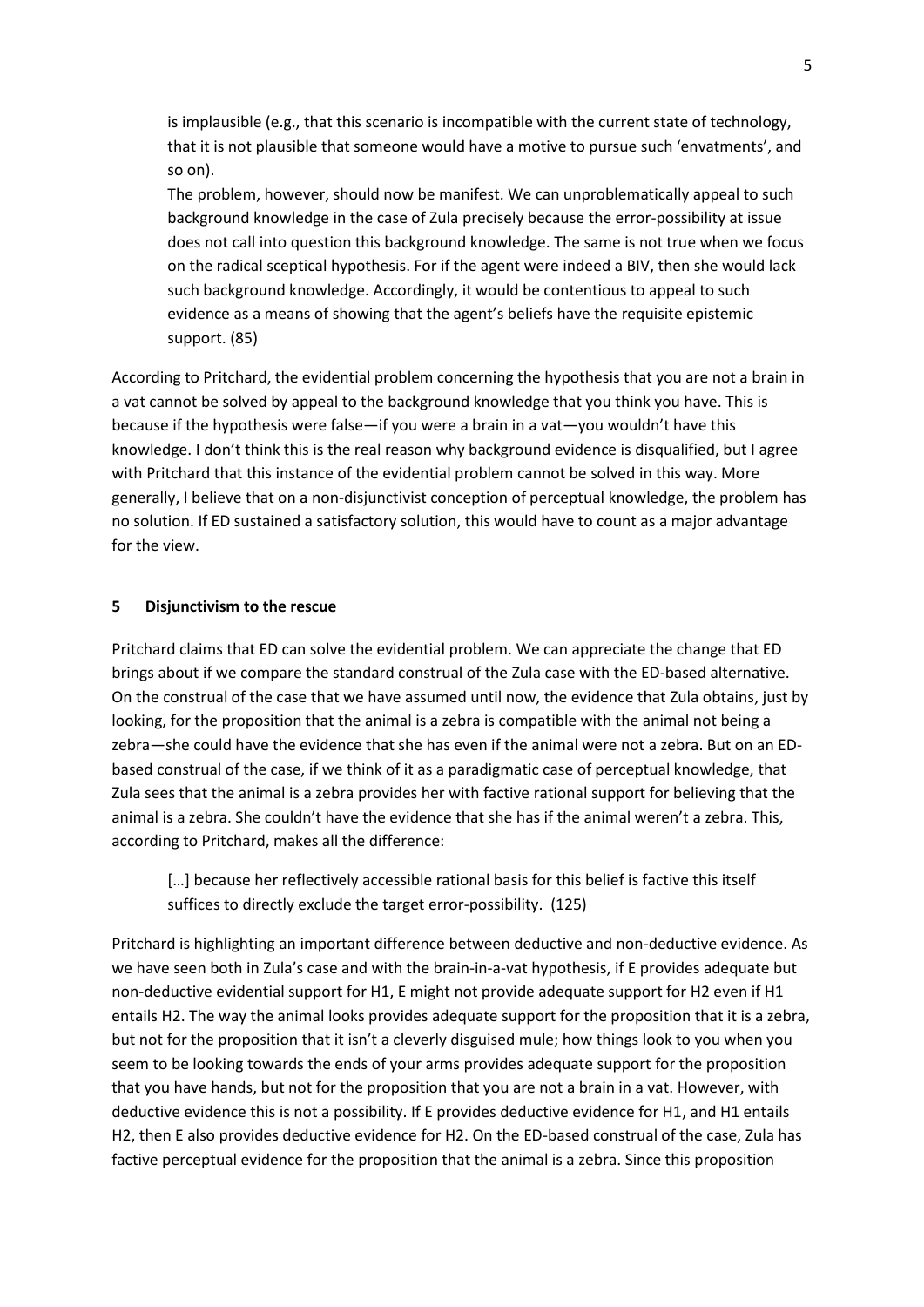entails that the animal is not a cleverly disguised mule, it follows that her perceptual evidence also provides deductive support for the latter proposition.

Pritchard concludes from this that on the ED-based construal of the case, the evidential problem concerning Zula's knowledge that the animal is not a cleverly disguised mule can be solved in terms of her perceptual evidence. The (factive) evidence that she obtains just by looking can be invoked to explain the evidential basis for her knowledge that the animal is not a cleverly disguised mule.

The same situation obtains with respect to the brain-in-a-vat hypothesis. According to ED, when you look to the ends of your arms, you obtain factive rational support for your belief that you have hands—namely that you see that you have hands. Since your seeing that you have hands provides deductive evidence for the proposition that you have hands, and this proposition entails that you are not a brain in a vat, it follows that your seeing that you have hands also provides deductive evidence for the proposition that you are not a brain in a vat. This is how Pritchard characterises the situation of a subject, John, in the circumstances that I have described:

John has reflectively available to him rational support for his belief that p which (he is fully aware) *entails* p and hence which entails not-BIV as well. (123)

Hence, Pritchard claims, ED puts at our disposal a solution to the evidential problem with respect to your anti-skeptical knowledge. Your factive evidence for, say, the proposition that you have hands can be invoked to explain the evidential basis for your knowledge that you are not a brain in a vat.<sup>6</sup>

### **6 A gap in the argument**

**.** 

I've claimed in the previous section that Pritchard is right in endorsing the following principle:

A. If E provides deductive evidence for H1, and H1 entails H2, then E provides deductive evidence for H2.

And by virtue of this principle, ED entails:

B. Your seeing that you have hands provides deductive evidence for the proposition that you are not a brain in a vat.

If this is to amount to a solution to the evidential problem, we have to be able to conclude the following:

C. Your seeing that you have hands can constitute the evidential basis for your knowledge that you are not a brain in a vat.

This conclusion would be unproblematic in the presence of the following principle:

 $<sup>6</sup>$  Pritchard embeds his proposal for dealing with the evidential problem in a 'two-tiered' relevant-alternatives</sup> theory of knowledge. On this theory, the kind of evidence that is needed to rule out a hypothesis that is incompatible with your belief (discriminating or supporting evidence) will depend on whether the hypothesis is epistemically motivated. None of this will affect the points that I want to make.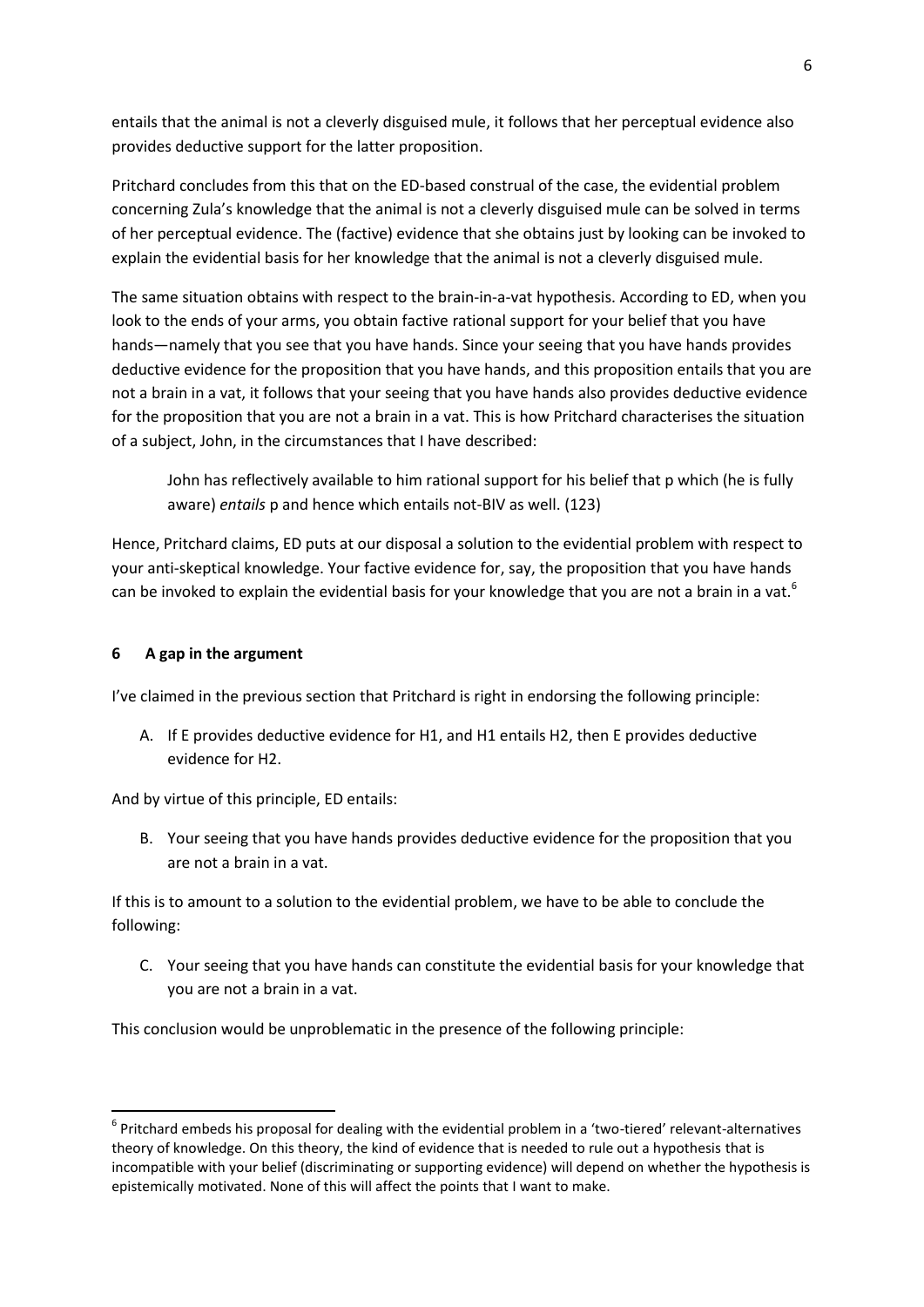D. If S knows p and S knows that p entails q, then p can constitute the evidential basis for S's knowledge that q.

You know, by reflection, that you see that you have hands, and you know that your seeing that you have hands entails that you are not a brain in a vat. Hence, in the presence of D, C follows directly.

I think, however, that intuition is firmly against the universal validity of D. There are cases in which S knows p and S knows that p entails q, but it seems intuitively wrong to say that p can constitute the evidential basis for S's knowledge that q.

We encounter intuitive counterexamples to D in the cases that we have been considering. Zula knows that the animal is a zebra, and she knows that this entails that it isn't a cleverly disguised mule, and yet it seems intuitively wrong to say that the animal being a zebra can constitute the evidential basis for Zula's knowledge that it isn't a cleverly disguised mule. And you know that you have hands, and you know that this entails that you are not a brain in a vat, but once again it seems intuitively wrong to say that your having hands constitutes the evidential basis for your knowledge that you are not a brain in a vat.<sup>7</sup>

It seems to me that the clash with intuition is undeniable.<sup>8</sup> I realise, however, that this doesn't amount to a refutation of D. We need to be open to the possibility of accepting epistemic principles that don't provide a perfect match for our intuitions, and it might turn out that D provides the optimal account of knowledge based on deductive evidence, and that recalcitrant intuitions will have to be discarded as mistaken.

Whether or not we should take this line will depend to a large extent on whether we can provide a plausible diagnosis of the shortcoming exhibited by the cases that intuition doesn't want to treat as genuine instances of evidence-based knowledge—a necessary condition for evidence-based knowledge that is violated in these cases but satisfied in intuitively acceptable instances of D. At this point we have a wide range of options at our disposal. They can be found in the extensive recent literature on the transmission of warrant by inference.<sup>9</sup> This is not the place to review these proposals. What I want to do is to present what I regard as the most satisfactory option, and to consider how it affects the anti-sceptical power of ED.

The necessary condition for evidence-based knowledge that I want to consider derives from a condition imposed by Nozick on when inferring q from p yields knowledge of q: according to Nozick, this requires that if q were false you wouldn't believe p [\(Nozick 1981: 231\)](#page-9-2). If it is the case that if q were false you would still believe p, then even if you know p, and p supports or even entails q, and you know that it does, inferring q from p won't enable you to know q. I favour a version of this condition formulated in terms of conditional probabilities instead of counterfactuals: what evidential

**THE INTER 18 AT A THE INTER THE TIM**<br>The intuition that I am invoking here is in principle compatible with Pritchard's Evidential Transmission Principle. One could maintain that your knowledge that you are not a brain in a vat cannot be based on the evidence provided by the proposition that you have hands but that it can be based on the same evidence on which your knowledge of this proposition is based. In any case, as I've indicated above, I think that the Evidential Transmission Principle is false.

 $^8$  For Pritchard's purposes, it would be enough if D held in cases in which the challenge to q has not been epistemically motivated. But the intuitive counterexamples that I have presented would also invalidate this restricted version of the principle.

<sup>9</sup> See, e.g. [\(Wright 2000,](#page-9-7) [2002,](#page-9-8) [2003;](#page-9-9) [Davies 1998\)](#page-9-10).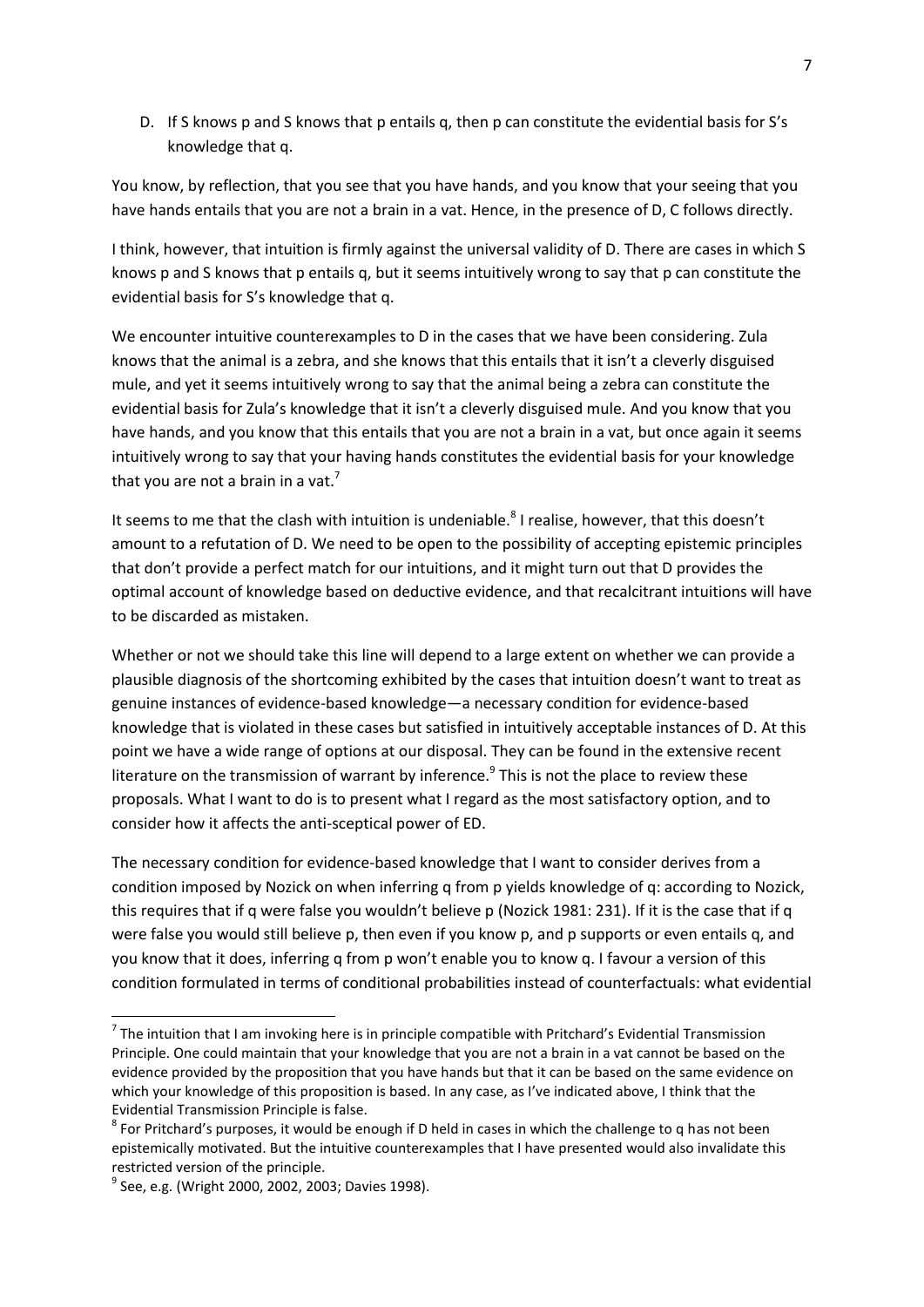knowledge of a hypothesis requires is that you are more likely to believe the evidence if the hypothesis is true than if the hypothesis is false [\(Zalabardo 2012: 98\)](#page-9-6). The result is a necessary condition for knowing q on the basis of the evidential support provided by p:

E. S can know q on the basis of the evidential support provided by p only if S is more likely to believe p if q is true than if q is false. $^{10}$ 

This principle succeeds in ruling out the intuitively unacceptable instances of D that we have considered.<sup>11</sup> Zula would be just as likely to believe that the animal she is looking at is a zebra if it were a cleverly disguised mule as if it were a zebra. This is what the cleverness of the disguise amounts to. It follows that, according to E, Zula can't know that the animal is a cleverly disguised mule on the basis of the evidential support provided by her belief that it is a zebra. And you are as likely to believe that you have hands if you are a brain in a vat as if you are normally embodied, as it is an essential feature of the brain-in-a-vat scenario, as it figures in recent discussions of scepticism, that envatted brains have the same perceptual beliefs as their embodied counterparts.<sup>12</sup> It follows that according to E, you can't know that you are not a brain in a vat on the basis of the evidential support provided by your belief that you have hands.

Furthermore, I want to claim that E is not simply extensionally correct. It's not just that it succeeds in ruling out the instances of D that intuition rejects. In addition, it provides a very appealing diagnosis of what is wrong with these cases. The reason why we don't want to say that Zula can know that the animal is not a cleverly disguised mule on the basis of the evidential support provided by her belief that it is a zebra is that if the animal were a cleverly disguised mule Zula would be no less likely to believe that it is a zebra—it wouldn't be a zebra, but Zula would be just as likely to believe that it is one; and the reason why we don't want to say that you can know that you are not a brain in a vat on the basis of the evidential support provided by your belief that you have hands is that if you were a brain in a vat you would be just as likely to believe that you have hands—you wouldn't have hands, but you would be just as likely to believe that you do.<sup>13</sup>

Let's consider now how E bears on the ED-based solution to the evidential problem. Consider Zula first. In order to determine whether the proposal complies with E, we need to ask the following question: would Zula be less likely to believe that she sees that the animal she's looking at is a zebra if it were a cleverly disguised mule than she would be if it were an actual zebra? And concerning your knowledge that you are not a brain in a vat we need to ask: would you be less likely to believe

**.** 

<sup>&</sup>lt;sup>10</sup> If D were universally valid, it would provide a very neat explanation of why knowledge is closed under known entailment. By limiting the scope of D, we lose this explanation, but we are not thereby committed to rejecting closure. One could maintain that whenever I know that p and that p entails q I also know q, even if there are cases in which my knowledge of q can't be based on the evidence provided by p.

 $11$  In addition, the intuitively acceptable cases of inferential knowledge pass the test. In particular, the condition is satisfied by the general background evidence on the basis if which Pritchard, Vogel and I think that Zula can know that the animal is not a cleverly disguised mule [\(Zalabardo 2012: 142\)](#page-9-6). It follows from this that endorsing E doesn't amount to the demand that knowledge requires discriminating evidence. Zula's background evidence is favouring evidence that satisfies E.

 $12$  Putnam's original intention was to show, precisely, that envatted brains don't have the same perceptual beliefs as their embodied counterparts [\(Putnam 1981\)](#page-9-1). This approach takes the discussion of scepticism in an entirely different direction.

 $13$  E can also be used to explain why background knowledge cannot be treated as the evidential basis for your knowledge that you are not a brain in a vat. If you were a brain in a vat, you would be just as likely to believe that the brain-in-a-vat scenario is incompatible with the current state of technology, etc.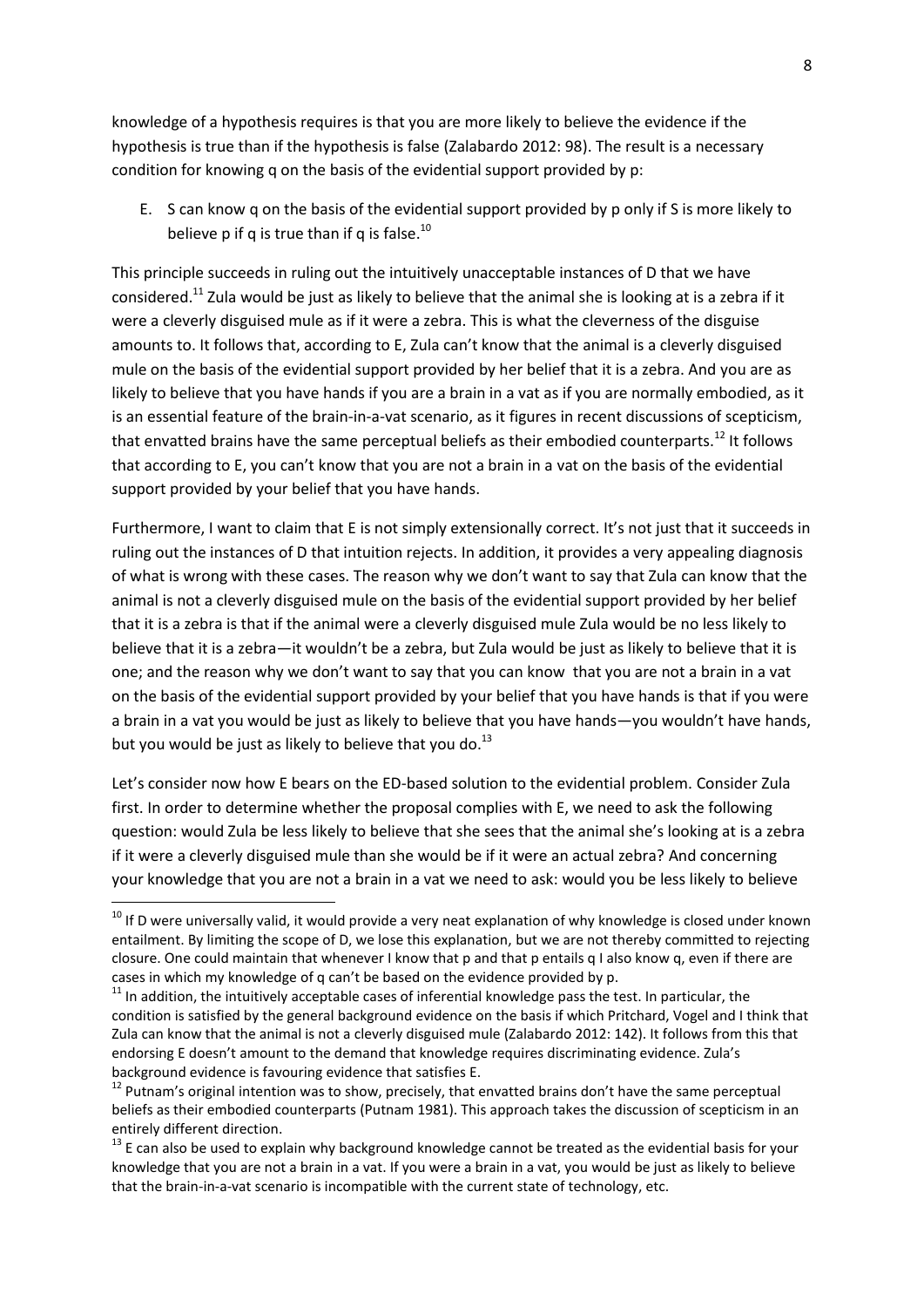that you see that you have hands if you were a brain in a vat than you would be if you were normally embodied? If we answer these questions in the affirmative, we'll have to conclude that the ED-based solution to the evidential problem is incompatible with E. Hence if E is correct, as I think it is, the EDbased solution to the evidential problem will have to be rejected.

I think that these questions have to be answered in the affirmative. I take this to be a direct consequence of the introspective indistinguishability of paradigmatic cases perceptual knowledge, in which, according to ED, you have factive reasons, and parallel scenarios in which you lack factive reasons but you continue to blamelessly suppose that you possess them. Pritchard thinks that this point is "an undeniable truth" (20). I agree. If we characterise Zula's case in these terms, we'll have to say that if the animal she is looking at were a cleverly disguised mule, Zula would be just as likely to believe (falsely, in this case) that she sees that the animal is a zebra. Hence our question concerning Zula has to receive an affirmative answer. It follows that the ED-based solution to this instance of the evidential problem is incompatible with E. And if we apply this template to the brainin-a-vat case, we will have to say that if you were a brain in a vat, you would be just as likely to believe (falsely, in this case) that you see that you have hands. Hence our question, again, has to receive an affirmative answer. It follows that the ED-based solution to this instance of the evidential problem is also incompatible with E.

### **7 Conclusion**

I have argued that Pritchard's ED-based solution to the evidential problem is incompatible with the principle (E) that knowing q on the basis of evidence provided by p requires that you are more likely to believe p if q is true than if q is false. I think that the principle is correct, and that Pritchard's solution will have to be rejected on these grounds, but I haven't provided an adequate defence of the principle, so I cannot claim to have established that Pritchard's solution is unsatisfactory.

Notice, however, that the anti-sceptical power of ED cannot be saved by upholding the universal applicability of D. If D is universally applicable, and ED is correct, then you can know that you are not a brain in a vat on the basis of the evidence provided by your seeing that you have hands. Hence, in the presence of D, ED would sustain a satisfactory solution to the evidential problem. However, if D is universally applicable, we will have a satisfactory solution to the evidential problem even if we reject ED. As we have seen, it follows from D that you can know that you are not a brain in a vat on the basis of the evidence provided by your having hands, independently of how we construe your evidence for your belief that you have hands.

In sum, if, on the one hand, E is true, Pritchard's ED-based solution to the evidential problem is incorrect. If, on the other hand, D is universally valid, then Pritchard's ED-based solution to the evidential problem is redundant. The solution will only be relevant and correct if the validity of D is restricted by a principle other than E—one that rules out your having hands, but not your seeing that you have hands, as a suitable evidential basis for your knowledge that you are not a brain in a vat. A vindication of Pritchard's solution will have to be based on a principle with these features.

In section 4 I expressed my agreement with Pritchard's claim that if ED is not the right account of perceptual knowledge, then the evidential problem for anti-sceptical knowledge cannot be solved, either in terms of perceptual evidence or by reference to background knowledge. Now I'm claiming,